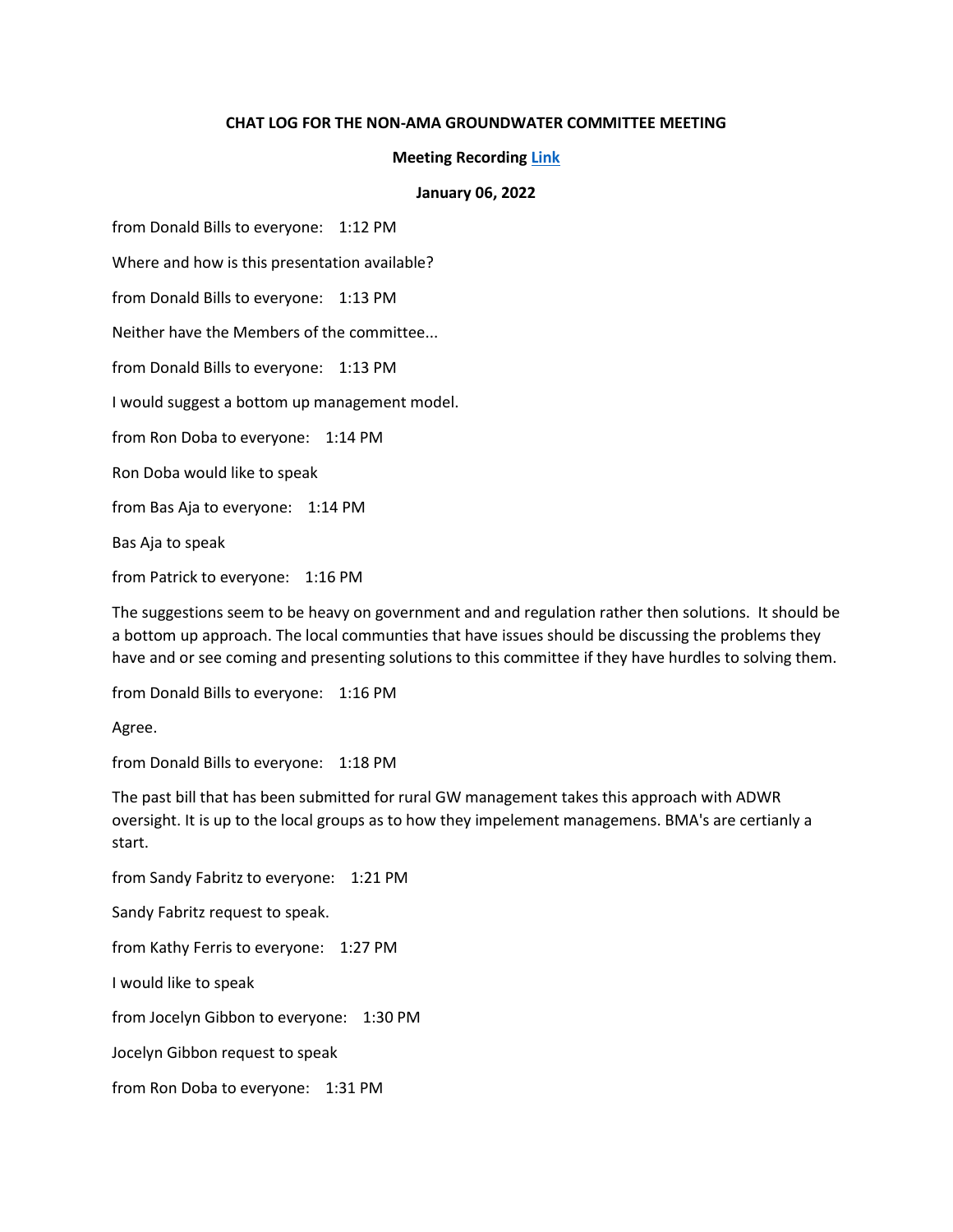Ron Doba would like to speak

from Bas Aja to everyone: 1:35 PM

Bas Aja to speak

from Stefanie smallhouse to everyone: 1:38 PM

I would like to speak please.

from Donald Bills to everyone: 1:39 PM

Would it be possible to provide the committee with the most recent Rural GW Management Bill as a point of discussion also?

from Kim Mitchell to everyone: 1:39 PM

Kim MItchell would like to speak

from Jordy Fuentes to everyone: 1:42 PM

Can someone put a link to the presentation in the chat. Thank you.

from Jocelyn Gibbon to everyone: 1:42 PM

Bas, a better process than what?

from Ron Doba to everyone: 1:44 PM

Ron Doba would like to talk

from Bas Aja to everyone: 1:45 PM

A better process than "30 smart people" saying "…here's the model we have built for you."

from Chris Kuzdas to everyone: 1:47 PM

Don't need to speak, but want to thank Jamie for taking the time to propose an initial framework for important discussions, I think the slides are a good start to a helpful discussion framework

from Jocelyn Gibbon to everyone: 1:47 PM

thank you. yes, agreed--involving many rural communities and stakeholders in the conversation is important!

from Ben Bryce, Staff AZ House Democrats to everyone: 1:58 PM

Can we get that link from the slide?

from Donald Bills to everyone: 2:14 PM

i would like to speak

from Ron Doba to everyone: 2:14 PM

Ron Doba would like to speak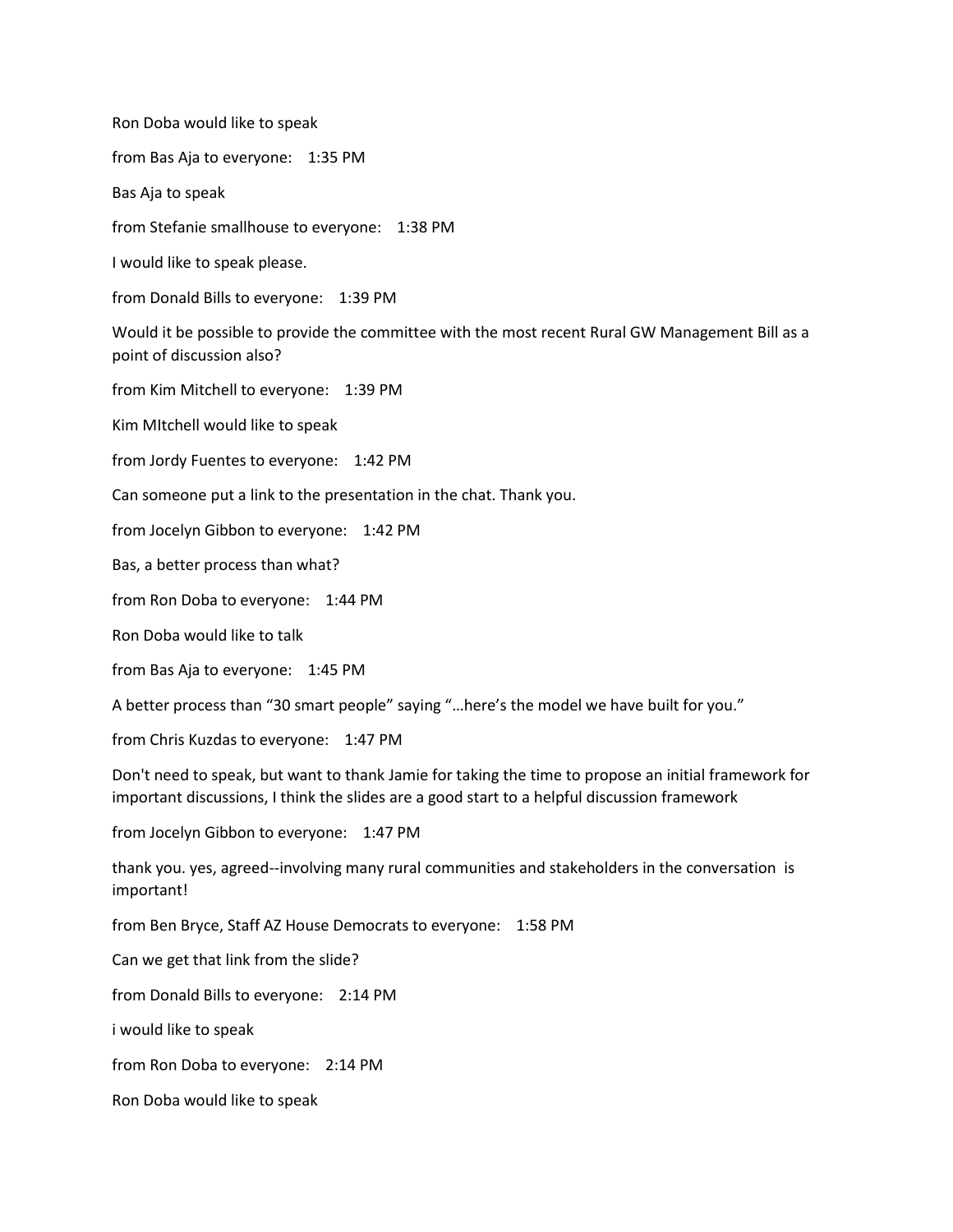from Carol Ward to everyone: 2:16 PM

We don't yet have the presentation posted but will soon. You can access it on the Council website at https://new.azwater.gov/gwaicc/meeting. The recording will be posted as well in 24-28 hours.

from Kathy Ferris to everyone: 2:19 PM

Given the workload, I recommend a workgroup. We did this in the Post 2025 AMA committee and it worked well.

from Ron Doba to everyone: 2:20 PM

Agree

from Chris Kuzdas to everyone: 2:20 PM

I agree with Ron, its important the discussion to continue in some way, and if that means some type of informal working group due to scheduling challenges, then I would support going that route

from Kathy Ferris to everyone: 2:21 PM

Also. I don't believe both co chairs must be at every meeting. That has happened in other Committees

from Donald Bills to everyone: 2:21 PM

Doe the cochairs want the committee members to forward their review comments these slides and meeting as well as the current Rural GW Management bills back to the committee BEFORE the next scheduled meeting?

from Bas Aja to everyone: 2:21 PM

Bas Aja would like to speak

from Jocelyn Gibbon to everyone: 2:22 PM

Jocelyn would like to speak

from Jean Bishop to everyone: 2:27 PM

Thank you for the conversation and for remembering rural areas such as Mohave County as well as our entire state of Arizona! We have different voices but need to unite on this important issue.

from Donald Bills to everyone: 2:29 PM

there was a suggestion to meet again in the next 30 days once the committee members have had a chance to review and comment on this meeting and discussion? RE: previous comment.

from Jordy Fuentes to everyone: 2:30 PM

Rep. Griffin's recommendation feels wholly reasonable to wait to see what the Governor is going to say in his State of the State and to see what Legislation may be introduced.

from Ron Doba to everyone: 2:30 PM

We have an informal workgroup for the Post 2025 Committee.